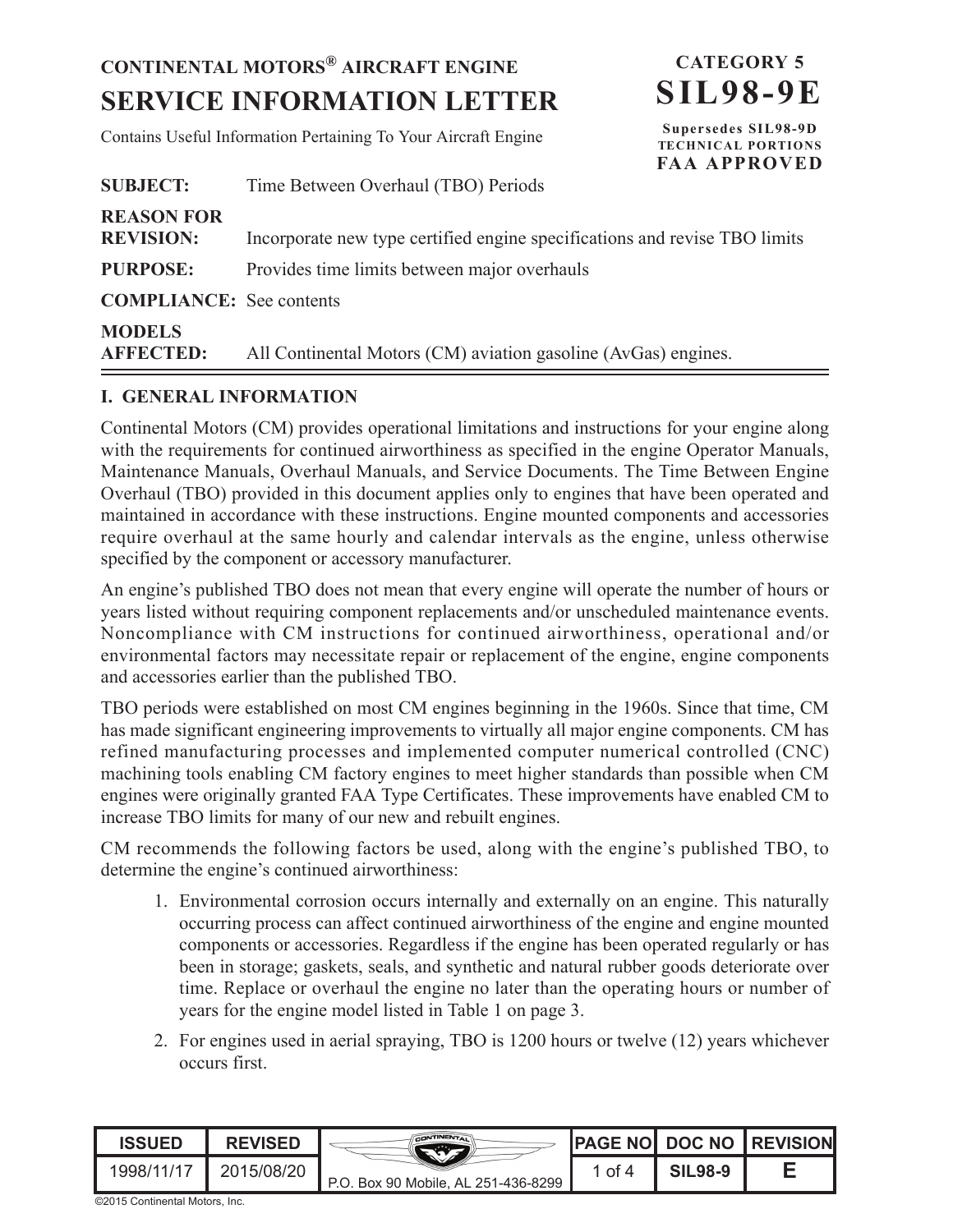- 3. Engines used in parachute jumping, glider towing, banner towing, blimp propulsion, or other unusually stressful applications may require more frequent overhauls than listed.
- 4. The quality of parts, accessories and workmanship utilized during routine maintenance, engine top overhaul and major overhaul has a direct effect on the service life of the engine. Also, the maintenance and condition of engine-related components - including, but not limited to, propeller, propeller governor, vacuum pump, gear driven alternator, mount, baffles, instrumentation, and controls has a direct effect on engine durability. The TBO periods listed are predicated on the engine having been maintained according to the Instructions for Continued Airworthiness, (ICA) accepted by the FAA, specified in the engine Maintenance Manual, Overhaul Manual, and Service Documents, and operated within the limitations published in the engine operating instructions or the aircraft manufacturer's Aircraft Flight Manual / Pilot's Operating Handbook (AFM / POH).
- 5. Continental Motors does not provide a TBO for engines that have been:
	- **•** Assembled with parts not supplied by CM
	- **•** Assembled with parts that do not conform to the original FAA approved type design for the engine
	- Modified from the original type certificate configuration
	- **•** Overhauled or repaired in a manner that is inconsistent with the specifications, limits, and instructions provided in the CM Instructions for Continued Airworthiness (ICA) and FAA Airworthiness Directives (AD)
- 6. The "Hobbs Meter" is commonly used by the aviation industry as an acceptable device to record time elapsed while electrical power is applied to the device. The conditions under which the Hobbs Meter records operation vary widely within the aviation industry. Continental Motors does not specify a method to record engine operating hours, rather CM defers to the end application installer.

NOTE: The TBO periods specified in this document are only estimates and do not reflect warranty periods. For engine warranty coverage, refer to the official Continental Motors Aircraft Engine Warranty received with the engine.

| ISSUED     | <b>REVISED</b> | CONTINENTAL                            |        |                | <b>PAGE NOI DOC NO I REVISION</b> |
|------------|----------------|----------------------------------------|--------|----------------|-----------------------------------|
| 1998/11/17 | 2015/08/20     | Box 90 Mobile, AL 251-436-8299<br>P.O. | 2 of 4 | <b>SIL98-9</b> |                                   |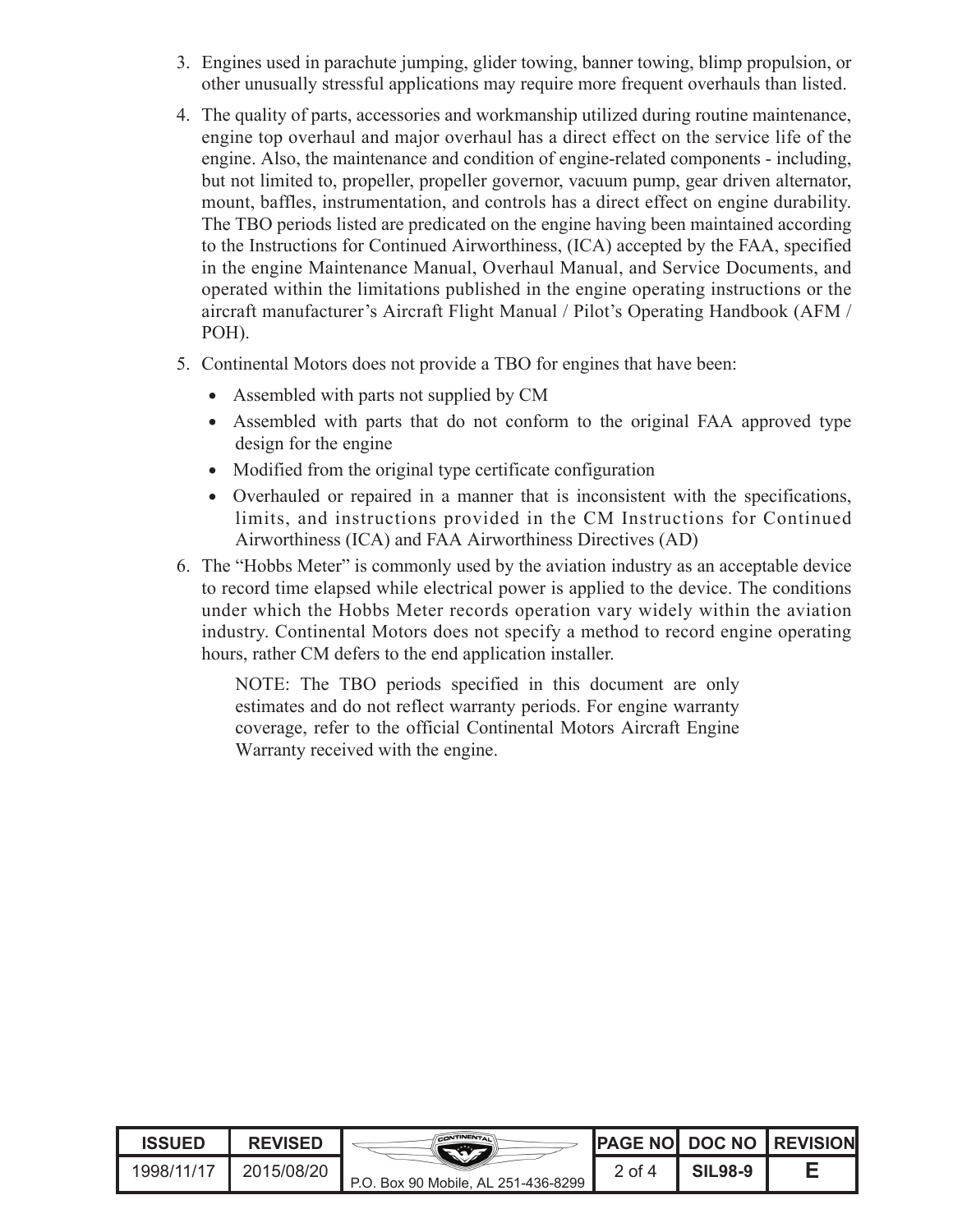## **II. ENGINE MODEL TIME BETWEEN OVERHAUL**

|                                                           |                  | <b>HOURS/YEARS</b>                            |                                                         |  |
|-----------------------------------------------------------|------------------|-----------------------------------------------|---------------------------------------------------------|--|
| <b>ENGINE MODEL</b>                                       | <b>SEE NOTE</b>  | <b>ENGINE</b><br><b>S/N BEFORE</b><br>1006000 | <b>ENGINE</b><br><b>S/N 1006000</b><br><b>AND LATER</b> |  |
| A65, A75 and C75, C85, C90 Series                         | 1                |                                               | 1800/12                                                 |  |
| O-200-A, B                                                | 1., 2            | 1800/12                                       | 2000/12                                                 |  |
| $O-200-D$                                                 | $\overline{1}$ . |                                               |                                                         |  |
| IO-240-A, B                                               | 1., 2.           | 2000/12                                       | 2200/12                                                 |  |
| <b>IOF-240-B</b>                                          | 1., 2.           |                                               |                                                         |  |
| IO-346-A                                                  | 1.               |                                               | 1500/12                                                 |  |
| C125, C145 Series and O-300-A, B, C, D                    | 1.               |                                               | 1800/12                                                 |  |
| GO-300-A, C, D, E                                         | 1.               |                                               | 1200/12                                                 |  |
| IO-360-A, AB, B, C, D, G, H, J, K                         | 1.               |                                               | 1500/12                                                 |  |
| IO-360-CB, DB, GB, HB, JB                                 | 1., 2.           | 1500/12                                       | 1700/12                                                 |  |
| IO-360-ES, KB                                             | 1., 2.           | 2000/12                                       | 2200/12                                                 |  |
| TSIO-360-A, AB, B, C, D, E, F, H                          | $\overline{1}$ . |                                               | 1400/12                                                 |  |
| <b>LTSIO-360-E</b>                                        | $\overline{1}$ . |                                               |                                                         |  |
| TSIO-360-CB, DB, HB, JB                                   | 1., 2.           | 1400/12                                       | 1600/12                                                 |  |
| L/TSIO-360-EB, FB, GB, KB, LB, MB, RB, SB                 | 1, 2.            | 1800/12                                       | 2000/12                                                 |  |
| E165, E185, E225 Series                                   | 1.               |                                               | 1500/12                                                 |  |
| O-470-A, B, E, G, N, P                                    | 1.               |                                               |                                                         |  |
| O-470-J, K, L, M, R, S                                    | 1., 2.           | 1500/12                                       | 1700/12                                                 |  |
| O-470-U                                                   | 1., 2., 3        | 2000/12                                       | 2200/12                                                 |  |
| IO-470-C, D, E, F, G, H, J, K, L, M, N, P, R, S, U, V, VO | 1., 2.           | 1500/12                                       | 1700/12                                                 |  |
| TSIO-470-B, C, D                                          | $\overline{1}$ . |                                               | 1400/12                                                 |  |
| IO-520-B, BA, C, M                                        | 1.               |                                               | 1700/12                                                 |  |
| IO-520-A, BB, CB, D, E, F, J, K, L, MB                    | 1., 2.           | 1700/12                                       | 1900/12                                                 |  |
| L/IO-520-P                                                | 1., 2.           | 2000/12                                       | 2200/12                                                 |  |
| GTSIO-520-F, K                                            | $\overline{1}$ . |                                               | 1200/12                                                 |  |
| GTSIO-520-C, D, H                                         | 1, 4             | 1600/12                                       |                                                         |  |
| GTSIO-520-L, M, N                                         | 1.               |                                               |                                                         |  |
| TSIO-520-B, D, E, J, K, L, N                              | $\overline{1}$ . |                                               | 1400/12                                                 |  |
| TSIO-520-BB, C, DB, EB, G, H, JB, KB, LB, M, P, R, T      | 1., 2.           | 1400/12                                       | 1600/12                                                 |  |
| <b>TSIO-520-NB</b>                                        | 1., 2.,          |                                               |                                                         |  |
| TSIO-520-M, P, R                                          | 1., 2., 5        | 1600/12                                       | 1800/12                                                 |  |
| TSIO-520-AF, CE, UB, VB, WB                               | 1., 2.           |                                               |                                                         |  |

**TABLE 1. Engine Time Between Overhaul (TBO)**

| ISSUED     | <b>REVISED</b> | CONTINENTAL                    | <b>IPAGE NOI</b> | <b>REVISION</b> |
|------------|----------------|--------------------------------|------------------|-----------------|
| 1998/11/17 | 2015/08/20     | Box 90 Mobile, AL 251-436-8299 | <b>SIL98-9</b>   |                 |